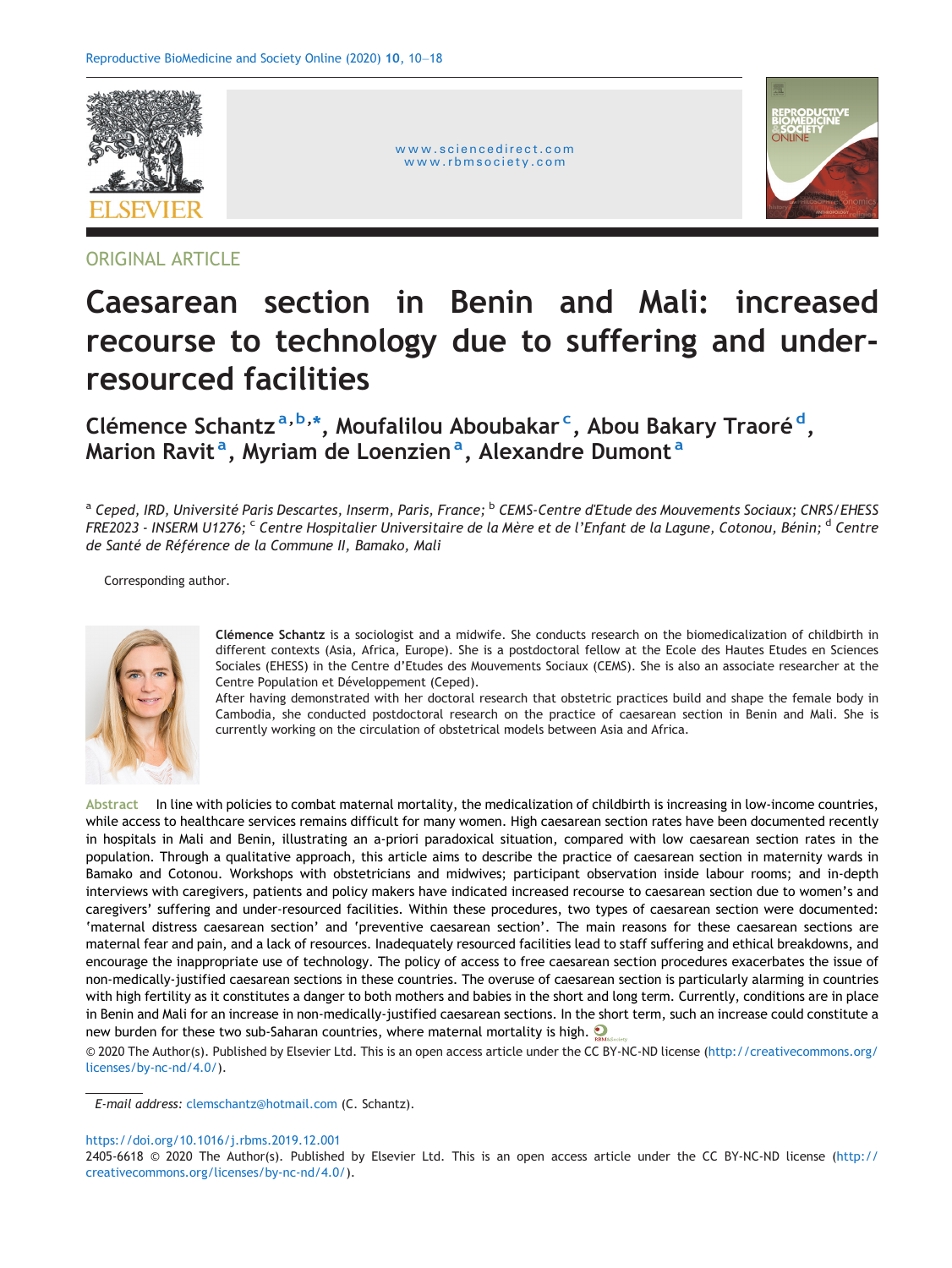Following the Millennium Development Goals, most lowand middle-income countries have adopted common

facilities with medically standardized environments and technology for giving birth. Between 1990 and 2014, the proportion of assisted deliveries increased from 57% to 70% in low- and middle-income countries [\(United Nations, 2015\)](#page-8-0).

Over the same period, voices have been raised denouncing the emergence of new forms of violence against women, which can occur during childbirth in health institutions (d'[Oliveira et al., 2002\)](#page-8-0). Research on violence during childbirth intensified in the 2010s, and has been documented in terms of disrespect and abuse, mistreatment of women during childbirth and obstetric violence ([Bohren et al., 2015, 2019;](#page-7-0) [Bowser and Hill, 2010](#page-7-0); [Freedman et al., 2014;](#page-7-0) [Sadler et al., 2016\)](#page-8-0). Among these acts of violence, practices that are not medically justified or that are carried out without consent have been described. Many medical practices around childbirth are not guided by scientific evidence, and are determined by social factors such as beliefs around birth, and professional or organizational cultures ([Sadler et al., 2016](#page-8-0)). The abuse and violence described are both structural (e.g. health system deficits leading to a lack of equipment or understaffed maternity wards) and individual ([Freedman et al.,](#page-7-0) [2014](#page-7-0)). At an individual level, the notion of women's choice and their ability to act in response to new technologies during labour and delivery have been discussed in the literature at the same time as the deployment of these technologies ([Akrich, 1999;](#page-7-0) [Behague et al., 2002;](#page-7-0) [Wagner,](#page-8-0) [2000](#page-8-0)). The social construction of childbirth as a dangerous and risky event leads some women to choose to give birth in hospital and to adhere to technology by default [\(Coxon et](#page-7-0) [al., 2014](#page-7-0)).

Recently, attention has been focused on the increasing global caesarean section rate, which has also been called a 'caesarean section epidemic' [\(Morris, 2013\)](#page-8-0). When medically justified, caesarean births can effectively prevent maternal and perinatal morbidity and mortality, but giving birth by caesarean section is also associated with short- and long-term risks that can last for many years and affect the health of the woman, her child and her future pregnancies ([Sandall et al., 2018](#page-8-0)). Since the 2000s, hospital-based caesarean section rates have increased rapidly in sub-Saharan Africa ([Vogel et al., 2015\)](#page-8-0). In this region, the overuse of caesarean section has been documented recently in Tanzania ([Litorp et al., 2015\)](#page-8-0) and Burkina Faso ([Kaboré et al., 2016](#page-8-0)). Maternal mortality after a caesarean section is 50 times higher in African countries than in high-income countries ([Bishop et al.,](#page-7-0) [2019\)](#page-7-0), and among all regions, women from sub-Saharan Africa are at the highest risk of death following a caesarean section ([Sobhy et al., 2019](#page-8-0)). These findings encourage exploration of the crucial question of the practice of caesarean section in two sub-Saharan African societies: Mali and Benin. Conducting research on maternal health is critical in these two countries because they requirements to fight maternal mortality since the 2000s. This fight has taken the form of the provision of health

both have high maternal mortality rates (347 and 430 maternal deaths for every 100,000 deliveries in Mali and Benin, respectively) ([Kassebaum et al., 2016;](#page-8-0) [INSAE and](#page-7-0) [ICF, 2019\)](#page-7-0) and high fertility (total fertility rates were estimated at 5.9 and 4.9 children per woman in Mali and Benin, respectively, in 2015–2020) ([United Nations,](#page-8-0) [Department of Economic and Social Affairs, Population](#page-8-0) [Division, 2017](#page-8-0)). National demographic and health surveys have indicated low population-based caesarean section rates in these two countries: 2.5% in Mali and 5% in Benin ([Instat et al., 2019](#page-7-0)). However, high rates of caesarean births in health facilities in Mali and Benin have been documented recently, particularly among women with low obstetric risk, suggesting that overuse of technology in childbirth is emerging in these countries ([Schantz et al.,](#page-8-0) [2018\)](#page-8-0). These observations indicate the coexistence of the under- and overuse of caesarean section in these countries, as has been documented in other contexts ([Guilmoto and Dumont, 2019\)](#page-7-0), and this fact constitutes an a-priori paradoxical situation that must be explored in more detail through a qualitative in-depth approach. This article aims to describe the practice of caesarean section inside labour rooms in these two low-income countries in Western Africa, and to understand why and how caesarean sections are performed.

## A sociological study of the use of a biomedical technology in two low-income countries

This research is based on the work of [Bohren et al. \(2015\)](#page-7-0), who reported the experiences of women and health providers in health facilities and the mistreatment of women globally. The current challenge for maternal health is not only to increase the rates of skilled birth attendance and facility-based childbirth, but also to improve the 'quality of care provided to women at health facilities, including women's rights to dignified and respectful care' ([Bohren et al., 2015](#page-7-0)). In this research, we approach caesarean section as a technoscience ([Pestre, 2014\)](#page-8-0). As mentioned above, the increased global use of technology surrounding childbirth is not determined solely by medical factors, and this article hypothesizes that the increased use of medical technology could be the expression of a new form of control of women's bodies by biomedical institutions. This discussion of the relationship between the body and control refers to the work of [Foucault \(1976\)](#page-7-0) and the more recent work by Memmi and colleagues ([Fassin and Memmi, 2004;](#page-7-0) [Memmi,](#page-8-0) [2014;](#page-8-0) [Memmi et al., 2009](#page-8-0)), who questioned the governmentality of the body through the use of devices and techniques, particularly in hospitals.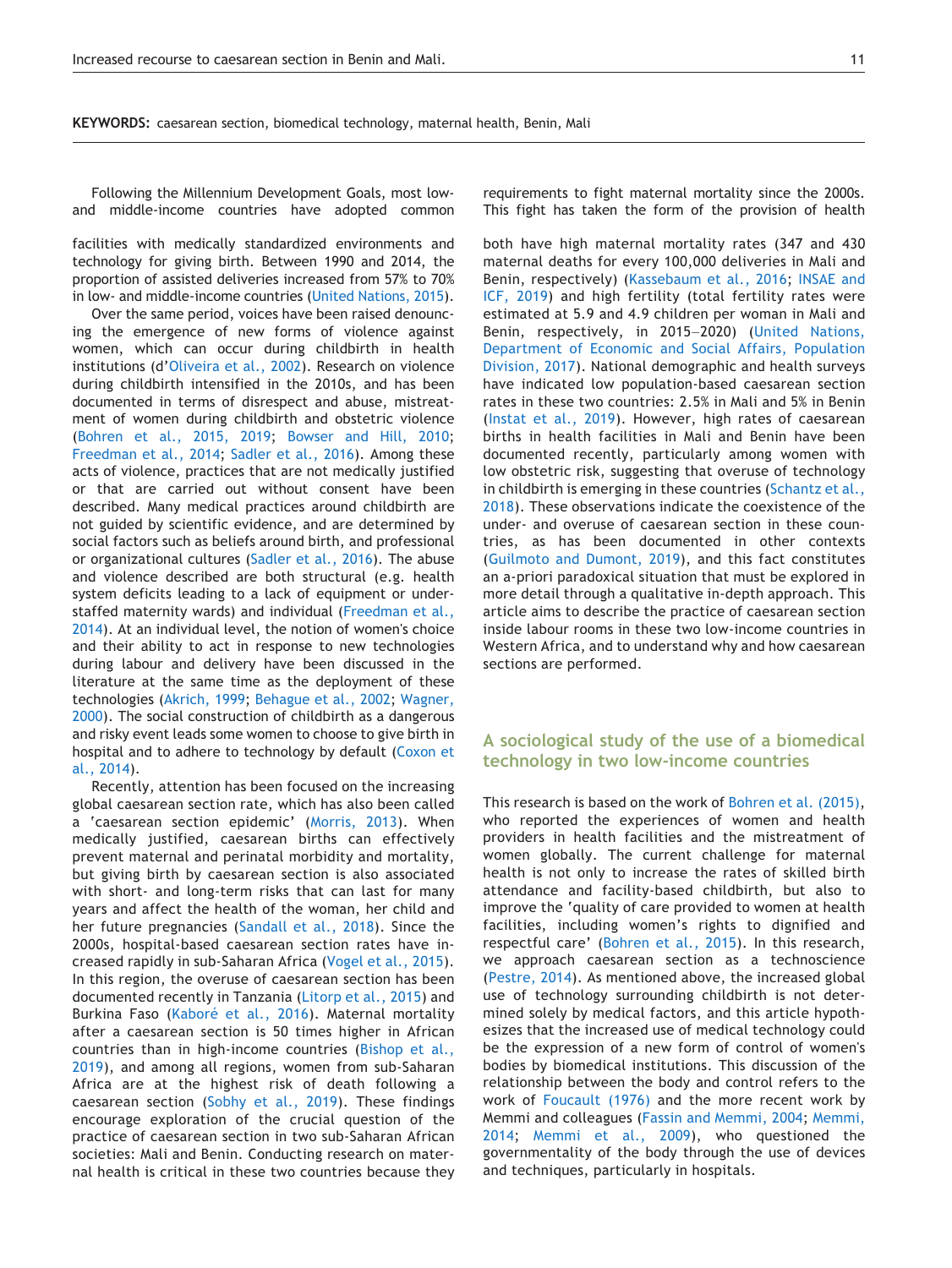#### Context of caesarean policies in Benin and Mali

In 2008, the President of Benin, Boni Yayi, visited Homel Hospital in Cotonou and Abomey Calavi Zone Hospital. He found that many women were detained there because they could not afford the fees from caesarean section procedures they had undergone weeks, months or even years earlier. The President decided to establish a policy of access to free caesarean section procedures [\(Dossou et al., 2018\)](#page-7-0). The decree (N° 2008-730) took effect in December 2008, and the policy was implemented in Benin. In Mali, in June 2005, the Government announced a policy of access to free caesarean section procedures in public health facilities, motivated by the need to improve access to skilled birth attendants and emergency obstetric care ([El-Khoury et al., 2011\)](#page-7-0). Implementation of policies of access to free caesarean section procedures in these two countries is in perfect harmony with the Millennium Development Goals set by the United Nations in 2000, with the aim of reducing maternal and neonatal mortality rates. However, the reform is far from being optimally implemented in both countries, and could exacerbate the unregulated biomedicalization of childbirth.

#### Workshops with birth caregivers

Between January and June 2017, our fieldwork team (CS, MA, ABT and MR) collected and analysed data extracted from medical registers from health facilities in Benin and Mali using the Robson classification recommended by the World Health Organization (WHO) to describe the practice of caesarean section in these two countries ([World Health](#page-8-0) [Organization, 2015\)](#page-8-0). The subset of study sites (four facilities in Benin and five facilities in Mali) was selected purposely based on prespecified characteristics to reflect the diversity of contexts in each country (such as district/provincial contexts, rural/urban areas, proximity of academic hospitals, private/public facilities). This strategy allowed for a preliminary description of caesarean section practices in Benin and Mali based on women's obstetric characteristics. In total, 12,472 deliveries were included in the study, including 7030 from Mali and 5442 from Benin. The overall caesarean section rates were high in both countries: 31.0% in Mali and 43.9% in Benin. More than 85% of these women had spontaneous labour, and more than half were multiparous. Among women with low obstetric risk, the caesarean section rates were 21.8% in Mali and 32.0% in Benin. The rates were particularly high for women with prior caesarean section: 84% in Mali and 82.5% in Benin. The detailed methodology and results have been described and published elsewhere [\(Schantz et al., 2018\)](#page-8-0).

In July 2017, we organized a results feedback workshop in Benin and Mali with midwives and obstetricians to interpret the results. We recruited a midwife and an obstetrician from each participating health facility (total of eight midwives and obstetricians in Benin and 10 midwives and obstetricians in Mali). The workshops were based on tools derived from guidance from the WHO Ten-Group Classification System to interpret caesarean section rates and other outcomes surrounding labour and delivery in relation to caesarean section [\(World Health Organization, 2017](#page-8-0)). A discussion guide was used for each participant group (Mali and Benin) to

assess communication, interprofessional interactions and decision-making, including aspects related to position/ seniority, the influence of gender on alternative modes of delivery and their implications, and information-sharing. The discussions were recorded. The 291 min of discussion (123 min in Benin and 168 min in Mali) on the practice of caesarean section in each country during each workshop constitute the body of data analysed in this article.

#### Participant observation in health facilities

Between January and July 2017, the first author (CS) conducted four periods of fieldwork in Benin and Mali, totalling 4 months. Over this time, CS conducted participant observation in two maternity wards. In Benin, she was hosted by a university hospital in the capital, Cotonou. In Mali, she was hosted by a health facility in the capital, Bamako. The maternity wards were selected based on convenience because they were the places where the study partners (MA and ABT) worked daily. The presence of MA and ABT during the fieldwork allowed for regular exchanges and discussions regarding data collection and research hypotheses. CS attended daily staff meetings; dozens of prenatal consultations; and night and day shifts in labour rooms, delivery rooms and obstetric operating rooms. She also spent time in the postpartum units with postpartum women and their families. Observations were conducted with an inductive approach without a predefined observation tool to become familiar with the context studied. The objective was to understand the process of pregnancy and childbirth management, and to observe the conditions in which women give birth in these hospitals. CS is a sociodemographer with a background in midwifery; she practised as a midwife for 10 years in hospitals in France before becoming a researcher.

#### In-depth interviews

CS also conducted a total of 25 semi-structured interviews with 10 Beninese and Malian men and 15 Beninese and Malian women who were midwives  $(n=6)$ , obstetricians  $(n=11)$ , patients ( $n=6$ ) and policy-makers ( $n=2$ ). The interviewed obstetricians and midwives were working daily in maternity wards. Mothers were selected based on their availability in postpartum wards during the research period. They all gave birth by caesarean section. Interviews took place in a private room at the hospital, and confidentiality was ensured.

Questions posed to all of the interviewees were related to giving birth, the body, gender relations and sexuality. Questions asked to midwives, obstetricians and policymakers were related to the practice of caesarean section in their country and to their working environments, especially in reference to resources and staff, patient conditions inside the delivery rooms, and their views on the role of women in the decision-making process. These interviewees were also questioned on maternal requests for caesarean section. The questions specific to the mothers were related to pregnancy follow-up and the way in which they gave birth, as well as to their knowledge about caesarean section. More precisely, the following topics were discussed: the decision-making process, including interactions with providers; companionship; gender and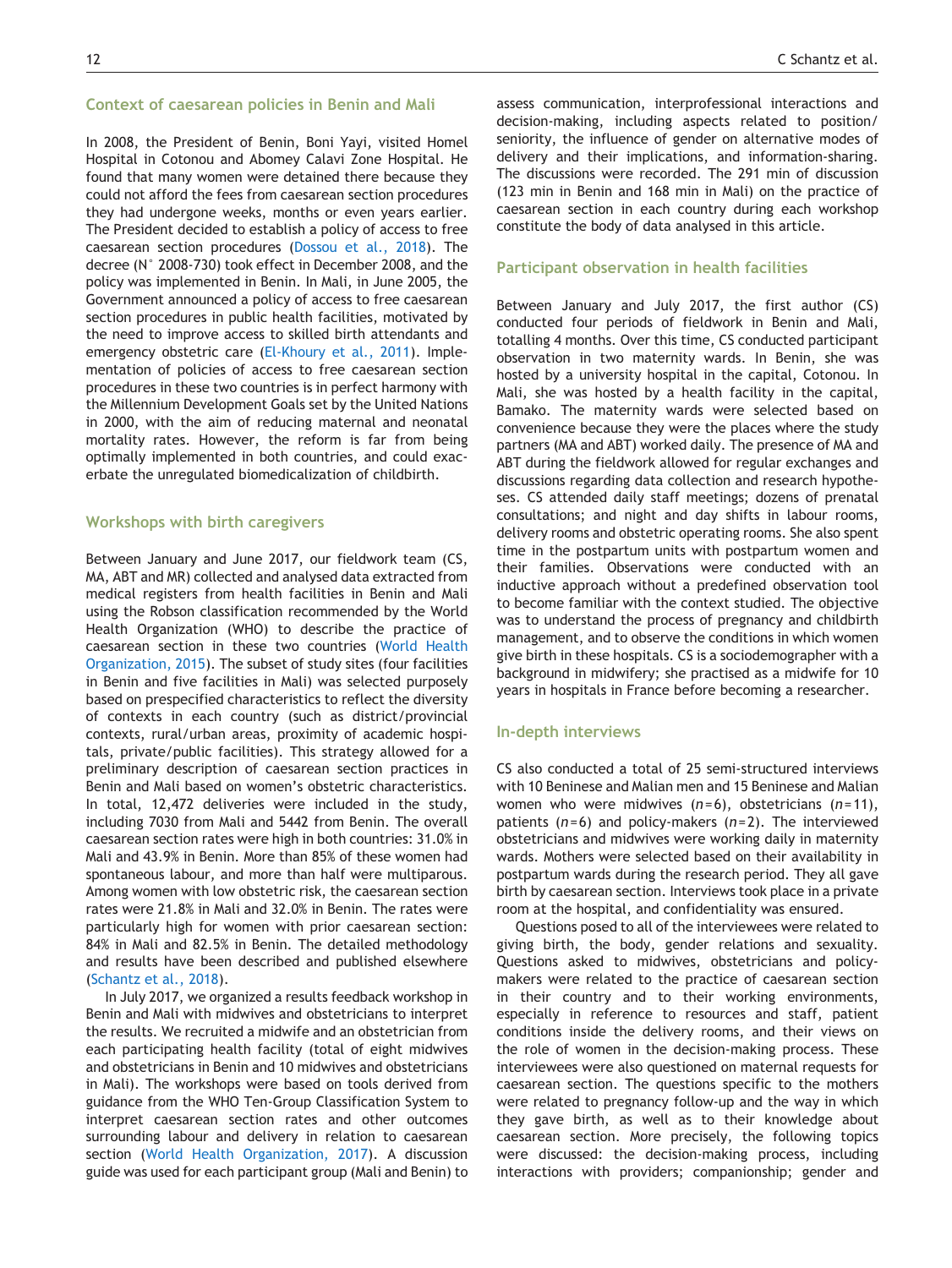family influences on the weighing of alternative modes of giving birth and their implications; perceptions regarding self-esteem, knowledge and empowerment about decisionmaking during pregnancy and childbirth; perceptions and experiences of support during childbirth, including labour companionship; and satisfaction with the birth experience, including interactions with providers and the facility environment. Interviews were conducted until saturation of information for the main topics was obtained, focusing on key points of the interviews but not limited to the predetermined topics and allowing the generation of unexpected information and themes. The interviews lasted an average of 55 min. The qualitative data were analysed through a thematic analysis using an inductive approach to allow themes to emerge naturally from the data.

#### Ethical approval

The study was approved in Mali by the Comité National d'Ethique des Sciences de la Santé in February 2017 (n°0036/MSHP-CNESS), and in Benin by the Comité National d'Ethique et de Recherche en Santé in September 2017 (n°66/MS/DC/SGM/DRFMT/CNERS/SA).

#### Results

During the workshops with birth caregivers, participant observations and in-depth interviews, caesarean section procedures performed in health facilities in Mali and Benin for reasons other than strictly medical indications were mentioned. Within these procedures, two types of caesarean section were documented: 'maternal distress caesarean section' and 'preventive caesarean section'. Inadequately resourced facilities lead to women and staff suffering and ethical breakdowns, and encourage the inappropriate use of medical technology. The policy for free access to caesarean section procedures exacerbates the issue of non-medical determinants of caesarean section.

## Fear and reluctance of women and their family to give birth by caesarean section

Regarding how Beninese and Malian women perceive giving birth, all of the interviewed men and women mentioned that women do not generally like caesarean section:

Women are afraid of caesarean section. When you mention a caesarean section, sometimes they run away! They run away first before coming back. They run away! Families are doing the same. There is a psychosis when we tell you we will operate; no, there is a great fear, as I mentioned (Beninese midwife, 53 years old).

Moreover, interviewees mentioned that giving birth by caesarean section is a family matter:

My husband refused. He refused a caesarean section. And so did my parents; everyone refused. They said they're scared. They're afraid for my life (woman giving birth for the first time, 26 years old).

Across the interviews, the most recurrent words associated with caesarean section were 'surgery', 'opening' and 'dying', as expressed by this 30-year-old Beninese woman: 'The knife can't touch me'.

She was giving birth for the first time and explained:

When I was told I was going to have a caesarean section, I was scared. Too scared. I thought that, during the caesarean section I would die.

Another woman, who gave birth for the third time by caesarean section, explained:

They said I'm going to have another caesarean section. Really, that really hurt me, because I was hoping to deliver vaginally. When I was told that, I cried; I started crying. It hurt too much because I really hoped to deliver vaginally. Most often, women are afraid – we think our lives are in danger, that things can go wrong. That's why we're afraid. We think we can die easily.

Tubal ligature associated with caesarean section is also a source of fear:

[Women] don't like it because it scares them, and in general, you know, Mali is a country with high fertility, so if you start giving birth by caesarean section, it will be difficult to go to six children because there may be medical indications for tubal ligation (40 year-old male Malian obstetrician).

## Women's request for caesarean section and maternal distress

Curiously, and in an apparently contradictory way, all midwives and obstetricians mentioned that some women requested a caesarean section. These requests occurred inside the labour wards during the labour process but rarely before labour during antenatal visits. A 37-year-old Malian male obstetrician explained that:

with the policy of access to free caesarean sections, women come to the hospital. As soon as the contractions begin, they come to the hospital. They say, 'Operate on me, operate on me, operate on me'. You see, they scream, and they say, 'Go ahead and operate; I cannot push any more'. I see a lot of women saying that.

Caesarean sections requested by women during their labour are referred to in this article as 'maternal distress caesarean sections'. The term 'distress' aims to highlight the poor conditions characterized by pain and fear in which women are placed.

In Benin and Mali, we observed that women experience labour and give birth in common delivery rooms without privacy or social support. Indeed, due to the prevalence of common delivery rooms and the argument for preserving women's privacy, the presence of a mother, sister, friend or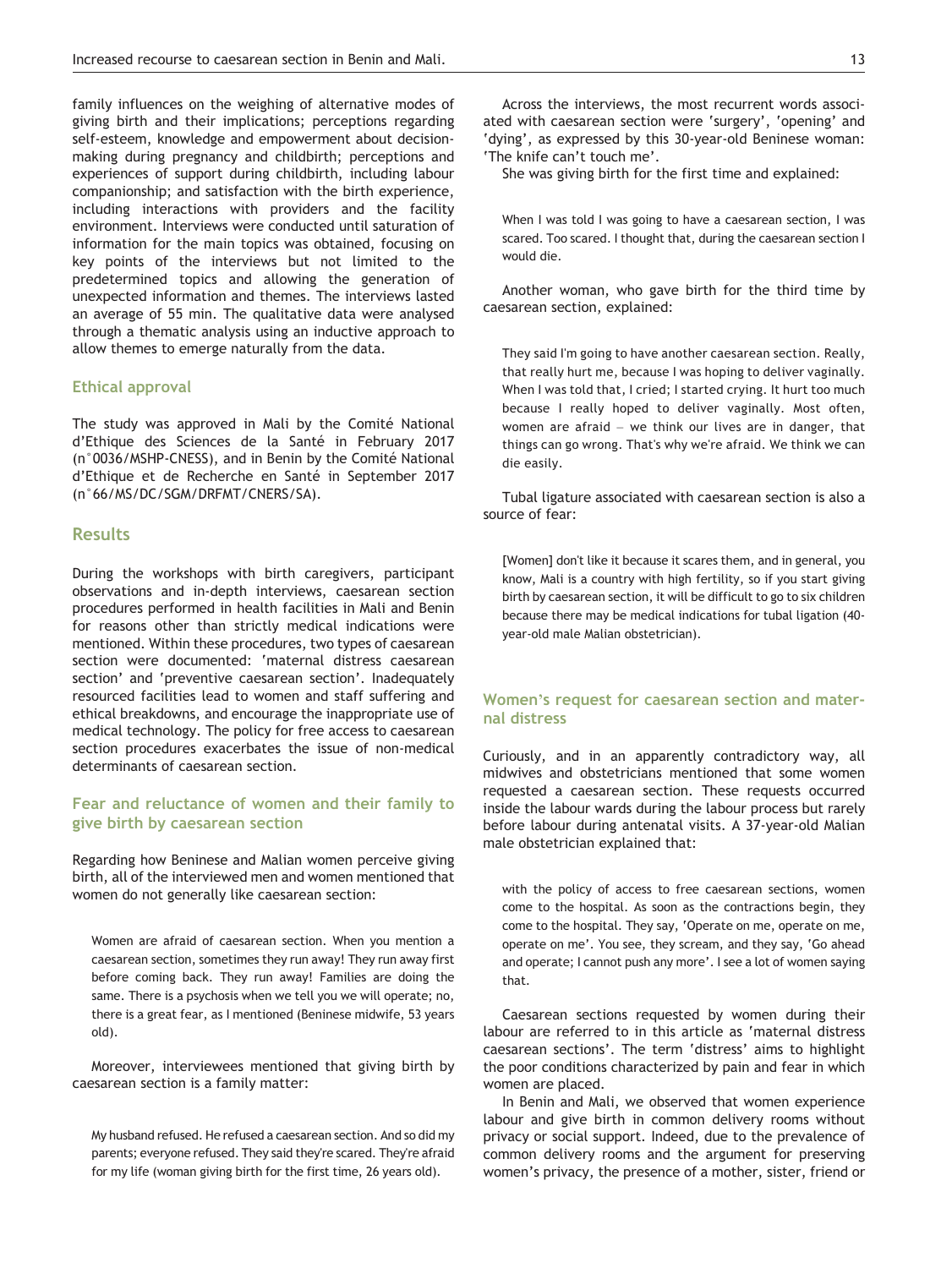husband to support the labouring woman is prohibited in the delivery room. The observations documented care without consent and the absence of pain relief. All of these points constitute elements of structural violence and, more specifically, gender-related violence, generating fear among these women. Among these conditions of violence, witnessing other women who died giving birth likely contributes the most to the generation of extreme fear. In many cases, CS observed people dropping off labouring or delivered women in the maternity ward and leaving immediately:

March 2017, 00h30: Arrival of a woman referred for haemorrhage and uterine rupture. Pale conjunctives +++. Arrived by motorcycle taxi, carried by the driver. Needs prescriptions, blood, but the family is absent. Only the mother-in-law is in the hospital yard; she says she has only 500 FCFA-0.85 USD, nothing more. The husband must come, but he is unreachable. The woman bleeds to death being watched by other women in labour around her' (Cotonou, field notes).

All interviewed midwives and obstetricians in Benin and Mali described women's requests for a caesarean section as being due to pain and fear. The same Malian obstetrician mentioned above added:

Even last night, I had a case like that. A woman who tells me, 'Go ahead and operate on me'. It's the pain that does that because she cannot bear the pain. She is there, it takes time, she has pain, so she wants to have peace. So in this context, she requests a caesarean section.

A 24-year-old female Beninese midwife similarly explained:

Yes, yes, there are women who request caesarean sections. Even the women who are in the delivery room, when they are tired of pushing, they ask for a caesarean section. They do not want to make any more effort.

According to the birth practitioners' arguments, women were not brave, could not bear the pain, and were not able to handle the pain and fear. Women therefore needed help from the biomedical institution and caesarean technology to give birth because they were not able to give birth by themselves. We heard this judgement regarding the lack of courage and capacity of women in all the discourses relating to women's requests for a caesarean section. However, in reality, women are plunged into a state of fear and pain fuelled on all sides by the deplorable conditions to which they are subjected (i.e. no social support, no ability to move around and no pain relief). These structural conditions not only disempower women but also label them as defective in some way (not brave enough and unable to handle pain), which draws attention away from the defective healthcare system.

Women's demands for a caesarean section are therefore constructed by social, material and political forces. Instead of building structures that support women in their experiences of birth, the biomedical institution disempowers women:

There is no epidural, there is no childbirth without pain, so young people live with this fear (Beninese midwife, 46 years old).

An in-depth description of the mechanisms that lead women to request giving birth by caesarean section allows for discussing the notion of choice [\(Akrich, 1999;](#page-7-0) [Hopkins,](#page-7-0) [2000](#page-7-0); [Wagner, 2000](#page-8-0)). In our research, in-depth interviews have shown that women do not have an initial preference for giving birth by caesarean section. The structural conditions in health institutions sometimes lead them to request a caesarean section, reflecting that giving birth by caesarean section could be the least undesirable solution for them. However, these caesarean section requests remain invisible in African countries. Women's requests for a caesarean section are frequently measured in middle- and high-income countries, but not in low-income countries [\(Schantz et al.,](#page-8-0) [2019](#page-8-0)).

#### Preventive caesarean sections due to underresourced conditions

The interviewed midwives and obstetricians also explained that some caesarean sections were performed due to a lack of equipment. Obstetricians called these procedures 'precautionary', 'prophylactic' or 'preventive' caesarean sections. For example, during the workshop, a 45-year-old Malian male obstetrician mentioned:

In our daily practices, we have concerns about the pelvis, and since we don't have the means to explore the pelvis, this often leads to caesarean sections.

Similarly, a 40-year-old midwife in Benin nostalgically explained that working conditions were much better previously with more equipment, allowing caregivers to work in good conditions and to perform 'good obstetrics'. According to her, this lack of equipment led to a lack of motivation among the caregivers. She also noted a lack of involvement of the authorities regarding equipment. She added that the deterioration of medical equipment had a direct impact on the quality of care:

The problem in the public sector is that the equipment is not renewed. We had four cardiotocographers here in the past, and really, we were comfortable working. And then, the equipment became degraded, and since then, no one wants to update the equipment. In the past, we were really doing obstetrics, and we were really trying to deliver the scarred uterus vaginally. Now with all the problems we have, only one operating room and all that, we don't try any more! We don't try any more! And when the equipment deteriorates, no one wants to try any more. And also, people are not responsible for the equipment. And when things get bad, the authorities don't want to renew.

Indeed, resource conditions are not improving in maternity hospitals in Benin and Mali. 'Things are going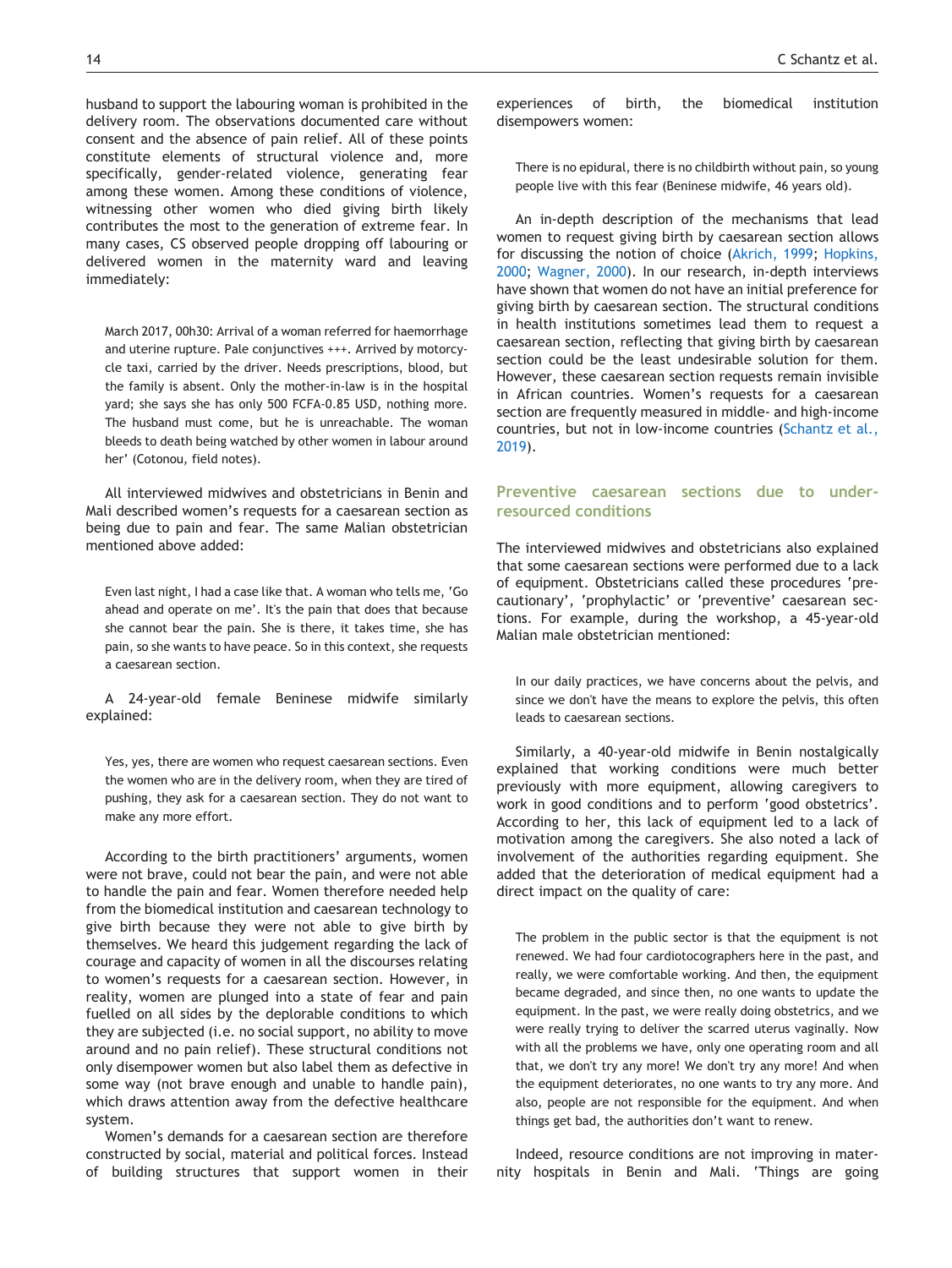decrescendo', as the Beninese midwife expressed. Further, a 54-year-old female Beninese obstetrician explained:

And sometimes we wonder if we are regressing... at a certain point, we were a little advanced, and then, gradually, everything stopped; we came back as before... So, we go back to the archaic methods we used before.

Our observations led us to note that equipment and consumables (beds, mattresses, gloves, compresses, antibiotics, blood, etc.) were lacking at each stage of women's care. Furthermore, there was a lack of technical equipment for maternal and fetal monitoring during labour. This lack of equipment led directly to some caesarean section procedures. In the public hospitals in Cotonou and Bamako, no cardiotocograph or ultrasound machine was available. Caesarean section procedures due to a lack of available equipment for fetal surveillance were observed daily during the fieldwork. For example, women with meconium-stained amniotic fluid were frequently operated on because midwives and obstetricians were unable to estimate the wellbeing of the fetus, despite the fact that meconium-stained amniotic fluid is not a medical indication for caesarean section. In the university hospital in Cotonou, there was a fire in one of the two operating rooms in 2015. During fieldwork in 2017, this operating room had still not been repaired, leading to the anticipation of some caesarean section procedures due to constrained conditions. Indeed, having only one operating room available added stress to the obstetricians. When the medical staff anticipated that the operating room would be busy for a planned surgery for the next 2 h, they would perform preventive caesarean section procedures more frequently. For example, a pregnant woman in early labour who was dilating more slowly than average and had a poor prognosis for giving birth vaginally could be pushed to deliver by caesarean section without waiting to give her an opportunity for her cervix to dilate. Sadler showed that working in under-resourced conditions constitutes a 'form of disrespect and abuse' for many birth caregivers; these conditions socialize them to violence and lead them to exercise violence [\(Sadler et al., 2016](#page-8-0)).

#### Lack of staff motivation and ethical breakdowns encourage inappropriate use of medical technology

Themes including lack of motivation, weariness and hopelessness were present in each discourse. A 42-year-old Beninese female midwife explained that she was no longer motivated because she felt that she was useless. She mentioned that women arrive too late at hospitals in advanced stages of morbidity:

Women arrive here at a terminal stage of labour; we only register the deaths.

The omnipresence of women's deaths constitutes violence for birth practitioners that can lead to professional burnout, as expressed by this obstetrician:

How can one work in these conditions? We turn in a vicious circle, and no one finds a way out. We're here, we're surviving, we're stressed because, well, you see someone dying, and you cannot do anything; so, before, we contributed with our money to save lives. And at some point, we said to ourselves, 'We will continue to contribute until when?' (female obstetrician, 54 years old, Benin).

This emotional exhaustion experienced by the midwives and obstetricians was associated with a lack of motivation and substandard care. This lack of motivation was very common in labour rooms, and we observed a lack of opportunities for women to give birth vaginally because of a lack of staff to provide patient monitoring. In this context, performing a caesarean section or pushing to perform a caesarean section is easier than helping a woman give birth vaginally. A 30-year-old male Malian obstetrician explained that:

midwives push for caesarean section because it frees them up. It decreases the number of women in the delivery room, because when we decide to have a caesarean, we prepare the kit, the patient goes to the surgical theatre, and then it's over. And then the delivered woman goes to the postsurgery room. But when a woman is in the labour room, every 15 minutes, midwives have to go to monitor the fetal heart sounds, then make the vaginal examination and everything.

This doctor discussed how midwives' lack of motivation led directly to some caesarean section procedures. Additionally, a 70-year-old Beninese obstetrician noted that:

to give birth vaginally, it would take 6 to 8 h. For a caesarean, it is 45 min and then finished!

Emotional exhaustion, dysfunction, corruption and the problematic professional culture of midwives in hospitals have long been widely documented in West Africa [\(Jaffré,](#page-7-0) [2009](#page-7-0); [Jaffré and Olivier de Sardan, 2003;](#page-7-0) [Jaffré and Prual,](#page-7-0) [1993](#page-7-0); [Jaffré and Suh, 2016](#page-8-0); [Olivier de Sardan, 2001](#page-8-0); [Rouleau](#page-8-0) [et al., 2012\)](#page-8-0). The professional ethics of care have been reported as one of the most important factors that influence access to and quality of care across a variety of West African countries and in different types of health facilities ([Jaffré](#page-8-0) [and Suh, 2016](#page-8-0)), with a lack of professional ethics leading to substandard care.

## Role of the policy of access to free caesarean section procedures in the overuse of caesarean section

Regarding the practice of caesarean section, many birth practitioners mentioned their fear of a practice they described as unregulated, the use of which seemed to be increasing very quickly. A 46-year-old Beninese midwife explained in an alarmed tone:

And I told you last time, and I'll tell you again, I still have a little fear, not a little, a big one! Because I believe in 5–10 years, all the uteruses will be scarred, and you see, all the consequences, the complications… The people only perform but do not think!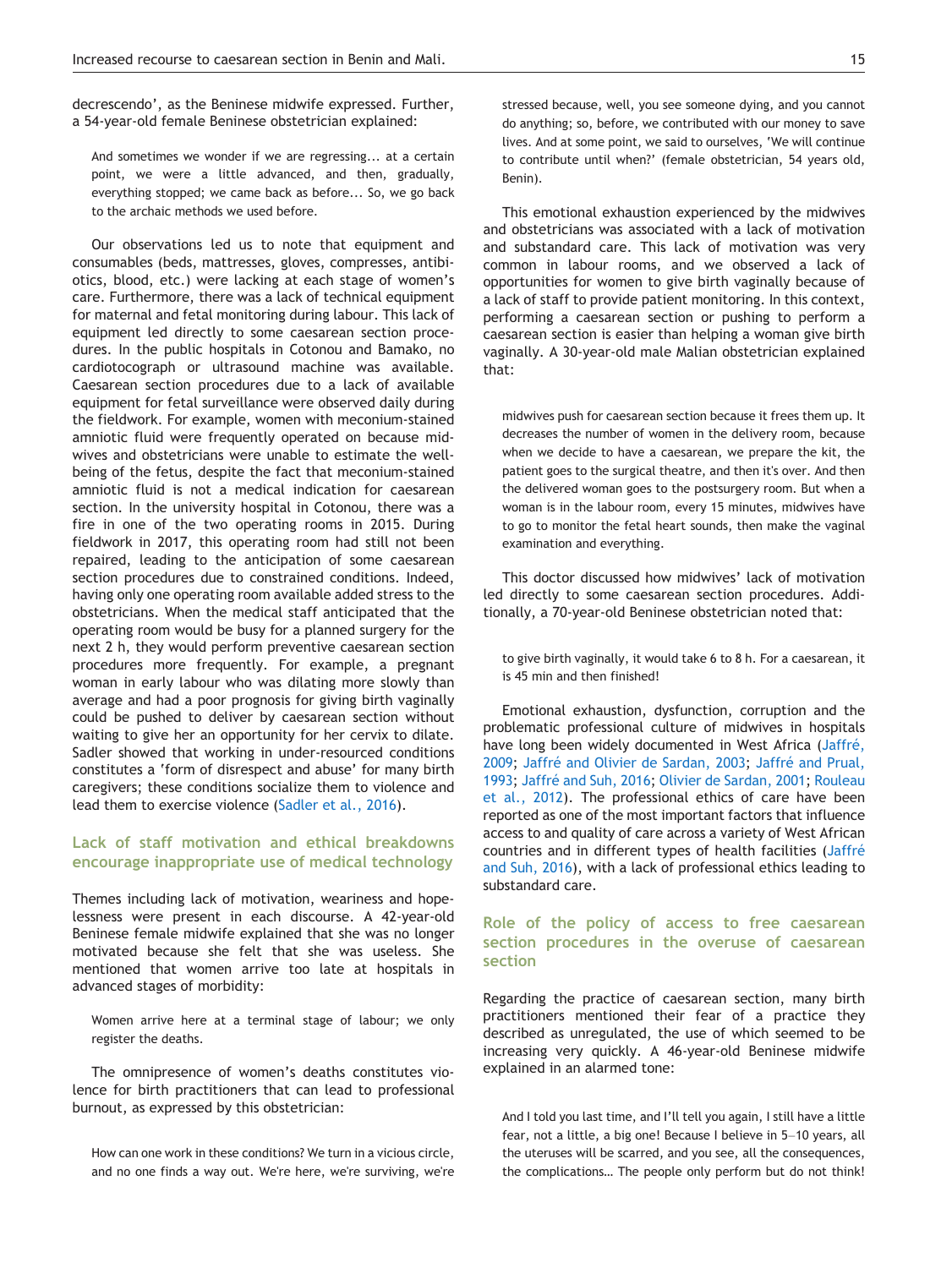And they do not see the consequences! Placenta accreta, all these factors contribute to maternal deaths. (…) It increases quickly! It goes up fast! And it's a fashion! It's a fashion.

By mentioning placenta accreta, the midwife was referring to the medical consequences of caesarean section that will develop later. The mentioning of 'fashion' conveys the influence of non-medical factors on the practice of caesarean section.

During the focus group in Benin, a 65-year-old obstetrician reacted to the high caesarean section rates reported. He mentioned another non-medical factor contributing to the high caesarean section rate and explained that:

this can be considered as a high rate, which has increased over time. Four or five years ago, the rate was approximately 25%, and now, this hospital is at 44%. But when I think about it, I have an explanation because we are a maternity school, so there are learners, and the indications are not always well thought out before decisions are made, so there are indications for caesarean section that are new indications that we have never seen before! (...) Yes [there are excessive caesarean sections], of course. More than excessive, abusive! (....) Well, in theory [the policy of free access cannot increase the number of abusive caesarean sections], but in reality, yes.

This doctor noted that being a university hospital led to more caesarean section procedures. He added that the policy of access to free caesarean section procedures led to a concrete increase in the number of 'abusive' caesarean sections. A 70-year-old Beninese male obstetrician explained this point by mentioning that performing a caesarean section was a source of money for hospitals:

Doctors are less rigorous now in terms of caesarean section because, for hospitals, it is a source of money, so doctors are more inclined to do caesareans more easily (...) For hospitals, when the state pays the costs of caesarean section, it's a breath of fresh air for them; so today, indications for caesarean section are for nothing.

This idea was reflected during the same focus group in the testimony of a 40-year-old political decision-maker:

I would like to add that I am very affected by seeing that we are moving toward the limits of certain policies, such as access to free caesarean sections. Even if we have not been able to evaluate the contribution of free caesarean sections to the increase in the rate of caesarean section, we can still understand that we must try to limit its use. Of course, it's free, but on the other hand, you have to see the dangers it can bring. The societal implications are enormous.

These different discourses show that the policy of access to free caesarean section procedures can increase the ability to offer caesarean section during childbirth. However, other interviewers mentioned that the policy can also increase the demand for caesarean section. The 46-year-old Beninese midwife explained that:

when it was announced that caesarean section would be free, many women started asking for caesarean section because, when women are suffering, they ask for caesarean section, as well as because caesarean sections are free. Do you understand why? Because it's free, they say, 'Do a caesarean on me', anyway, it's free. We say, 'No, we do not do caesarean sections that way; we do caesarean because we need a medical indication. It's not because it's free that you'll get up and say, 'Do a caesarean section on me'. More and more it has been like this.

Thus, the policy of access to free caesarean section procedures has increased both supply and demand.

Concerning implementation of the policy of access to free caesarean section procedures, the practitioners understood that the objective of the Ministry of Health was to achieve a certain caesarean section rate rather than to seek to perform well-indicated caesarean sections. A male Beninese 45-year-old obstetrician expressed this idea as follows:

I think that this free policy allows us to get closer to a normal rate (...) It seems that the rate has increased with the free policy; it brings us closer to where we should be. Of course, it favours abuse (...) Maybe we are above where we should be and below where we should be.

When this obstetrician talked about the 'normal rate', he was referring to the rate of 10–15% recommended by WHO ([World](#page-8-0) [Health Organization, 2015](#page-8-0)). Thus, if we follow his argument, if some regions have a lower rate and others have a higher rate, the average of these rates will be appropriate. However, this reasoning, inspired by the recommended rates of the international community, cannot be adequate. Some women who should give birth by caesarean section would not have access to it, while others would undergo non-medically-justified caesarean sections. In both cases, it is harmful and not appropriate.

Caesarean section is a standardized intervention promoted by international organizations to save women and their babies, and is a 'travelling model' ([Olivier de Sardan et](#page-8-0) [al., 2017\)](#page-8-0). This standardized intervention was initially developed in high-income countries where women deliver in luxurious healthcare settings that include pain relief. By 'travelling' to different contexts, for example, to lowincome countries with very different conditions inside labour rooms, this standardized intervention has unexpected effects. Some caesarean sections described here constitute an important empirical collection of these adverse effects. Caesarean section procedures performed for non-medical reasons are not mentioned in the international recommendations. This omission shows that these aspects are ignored or neglected, and it should be questioned why. During the fieldwork in Bamako, our research team met a policy-maker at the National Health Directorate. We described our research questions to her. She interrupted us and said:

In Mali, we do not have enough caesarean sections. So don't start searching for non-medically-justified caesarean sections (Bamako, field notes, January 2017).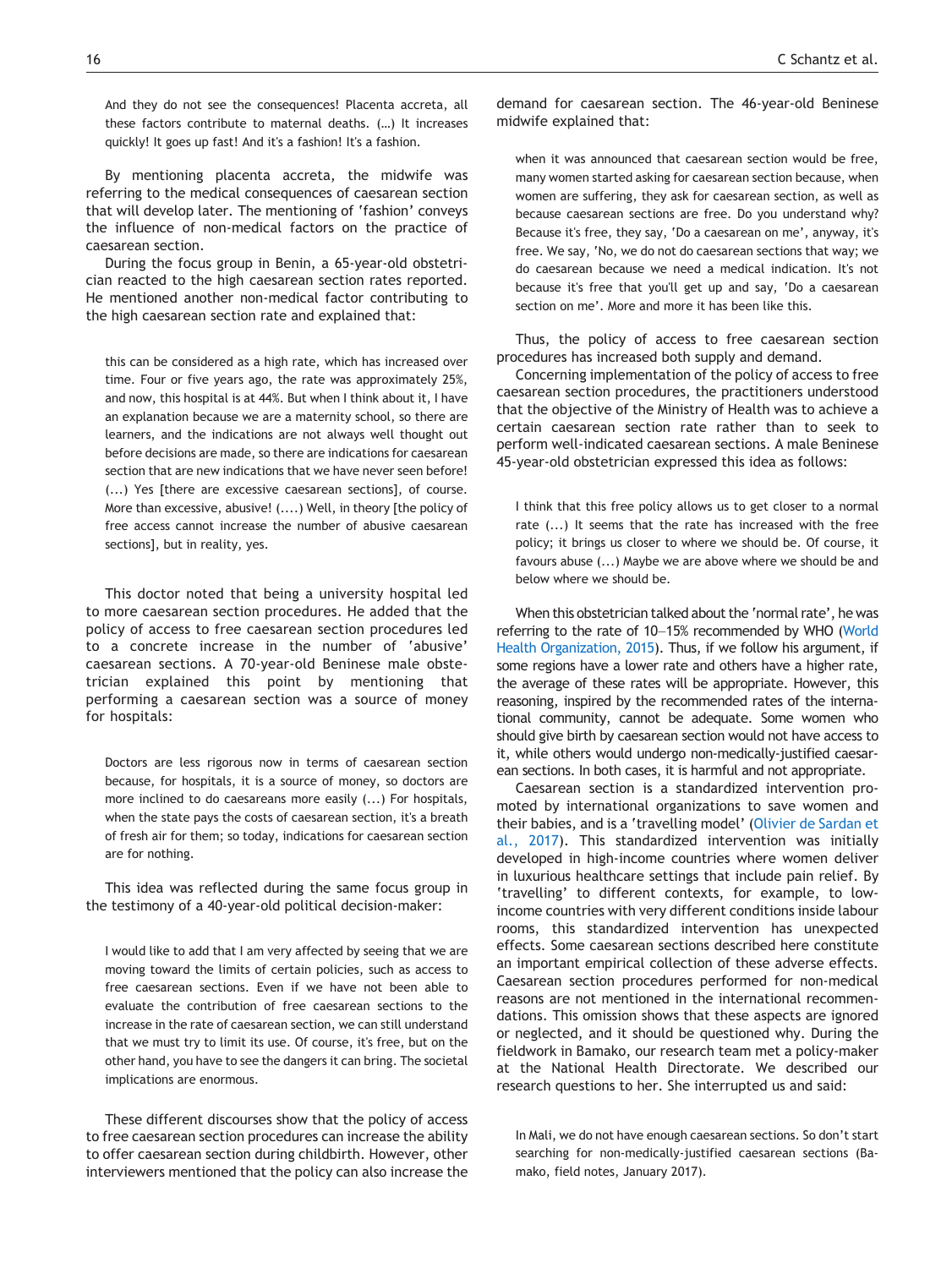<span id="page-7-0"></span>By basing discussions on the fact that national caesarean section rates are low in Benin and Mali, international institutions and policy-makers tend to minimize or ignore the perverse effects of this standardized intervention. While every effort should be made to ensure that women requiring a caesarean section based on medical indications have access to them, policy attention should also focus on caesarean sections performed without medical indications. Attention should be focused not only on caesarean section rates but also on quality decision-making.

## Conclusion

This research documented conditions under which women are giving birth in health facilities in Mali and Benin, and the practice of caesarean section experienced by women and caregivers. We observed that some caesarean sections are performed due to maternal distress or inappropriate management of women in labour. Inappropriate use of caesarean section is particularly alarming in countries with high fertility as they constitute a danger to both mothers and babies in the short and long term. These arguments are central to understanding why the inappropriate use of caesarean section is particularly dangerous in West Africa. More than invisible, the non-medical determinants leading to caesarean section seem to be unmentioned. However, this research revealed that they are significant. Furthermore, this research provided evidence that maternal requests for a caesarean section in these two sub-Saharan countries occur, particularly inside labour rooms. Future research should quantify maternal distress and fear of childbirth in these countries. Currently, conditions are in place in Benin and Mali for an increase in caesarean sections performed for non-medical reasons. In the short term, such an increase could constitute a new burden for these two sub-Saharan low-income countries where maternal mortality is high.

## Acknowledgements

We wish to thank the French Muskoka Funds from United National Children's Fund Western and the Central Africa Regional Office, who provided a postdoctoral research fellowship to CS. We thank all women and men interviewed and all health centres and birth caregivers who participated in our research. We acknowledge Carine Baxerres and Sophie Goyet for their comments on the first draft of this article. We thank the two anonymous reviewers of this article for helping us to improve it through their comments. Alexandre Dumont was awarded the Horizon Birth Day Prize from the European Commission in 2018. The prize contributed to the publication of this article.

## References

- [Akrich, Madeleine, 1999. La péridurale, un choix douloureux. Les](http://refhub.elsevier.com/S2405-6618(20)30001-0/rf0005) [cahiers du genre. pp. 17](http://refhub.elsevier.com/S2405-6618(20)30001-0/rf0005)–48.
- [Behague, Dominique P., Victora, Cesar G., Barros, Fernando C.,](http://refhub.elsevier.com/S2405-6618(20)30001-0/rf0010) [2002. Consumer Demand for Caesarean Sections in Brazil:](http://refhub.elsevier.com/S2405-6618(20)30001-0/rf0010) [Informed Decision Making, Patient Choice, or Social Inequality?](http://refhub.elsevier.com/S2405-6618(20)30001-0/rf0010) [A Population Based Birth Cohort Study Linking Ethnographic and](http://refhub.elsevier.com/S2405-6618(20)30001-0/rf0010) [Epidemiological Methods. BMJ \(Clinical Research Ed.\) 324](http://refhub.elsevier.com/S2405-6618(20)30001-0/rf0010) [\(7343\), 942](http://refhub.elsevier.com/S2405-6618(20)30001-0/rf0010)–945.
- [Bishop, David, Dyer, Robert A., Maswime, Salome, Rodseth, Reitze](http://refhub.elsevier.com/S2405-6618(20)30001-0/rf0015) [N., van Dyk, Dominique, Kluyts, Hyla-Louise, Tumukunde, Janat](http://refhub.elsevier.com/S2405-6618(20)30001-0/rf0015) [T., et al., 2019. Maternal and Neonatal Outcomes after](http://refhub.elsevier.com/S2405-6618(20)30001-0/rf0015) [Caesarean Delivery in the African Surgical Outcomes Study: A](http://refhub.elsevier.com/S2405-6618(20)30001-0/rf0015) [7-Day Prospective Observational Cohort Study. Lancet Glob.](http://refhub.elsevier.com/S2405-6618(20)30001-0/rf0015) [Health 7 \(4\), e513](http://refhub.elsevier.com/S2405-6618(20)30001-0/rf0015)–e522.
- [Bohren, M.A., Vogel, Joshua P., Hunter, Erin C., Lutsiv, Olha, Makh,](http://refhub.elsevier.com/S2405-6618(20)30001-0/rf0020) [Suprita K., Souza, João Paulo, Aguiar, Carolina, et al., 2015. The](http://refhub.elsevier.com/S2405-6618(20)30001-0/rf0020) [Mistreatment of Women during Childbirth in Health Facilities](http://refhub.elsevier.com/S2405-6618(20)30001-0/rf0020) [Globally: A Mixed-Methods Systematic Review. Édité par Rachel](http://refhub.elsevier.com/S2405-6618(20)30001-0/rf0020) [Jewkes. PLoS Med. 12 \(6\)e1001847.](http://refhub.elsevier.com/S2405-6618(20)30001-0/rf0020)
- Bohren, Meghan A., Mehrtash, Hedieh, Fawole, Bukola, Maung, Thae Maung, Balde, Mamadou Dioulde, Maya, Ernest, Thwin, Soe Soe, et al., 2019. How women are treated during facility-based childbirth in four countries: a cross-sectional study with labour observations and community-based surveys. Lancet [https://doi.](https://doi.org/10.1016/S0140-6736(19)31992-0) [org/10.1016/S0140-6736\(19\)31992-0.](https://doi.org/10.1016/S0140-6736(19)31992-0)
- [Bowser, Diana, Hill, Kathleen, 2010. Exploring Evidence for](http://refhub.elsevier.com/S2405-6618(20)30001-0/rf0030) [Disrespect and Abuse in Facility-Based Childbirth. Report of a](http://refhub.elsevier.com/S2405-6618(20)30001-0/rf0030) [Landscape Analysis. Harvard School of Public Health](http://refhub.elsevier.com/S2405-6618(20)30001-0/rf0030).
- [Coxon, Kirstie, Sandall, Jane, Fulop, Naomi J., 2014. To What](http://refhub.elsevier.com/S2405-6618(20)30001-0/rf0035) [Extent Are Women Free to Choose Where to Give Birth? How](http://refhub.elsevier.com/S2405-6618(20)30001-0/rf0035) [Discourses of Risk, Blame and Responsibility Influence Birth Place](http://refhub.elsevier.com/S2405-6618(20)30001-0/rf0035) [Decisions. Health Risk Soc. 16 \(1\), 51](http://refhub.elsevier.com/S2405-6618(20)30001-0/rf0035)–67.
- [Dossou, Jean-Paul, Cresswell, Jenny A., Makoutodé, Patrick, De](http://refhub.elsevier.com/S2405-6618(20)30001-0/rf0040) [Brouwere, Vincent, Witter, Sophie, Filippi, Veronique,](http://refhub.elsevier.com/S2405-6618(20)30001-0/rf0040) [Kanhonou, Lydie G., et al., 2018.](http://refhub.elsevier.com/S2405-6618(20)30001-0/rf0040) 'Rowing against the Current': [The Policy Process and Effects of Removing User Fees for](http://refhub.elsevier.com/S2405-6618(20)30001-0/rf0040) [Caesarean Sections in Benin. BMJ Glob. Health 3 \(1\)e000537.](http://refhub.elsevier.com/S2405-6618(20)30001-0/rf0040)
- Institut National de la Statistique et de l'Analyse (INSAE) and ICF, 2019. République Du Bénin Cinquième Enquête Démographique et de Santé Au Bénin (EDSB-V) 2017-2018. [https://dhsprogram.](https://dhsprogram.com/publications/publication-FR350-DHS-Final-Reports.cfm) [com/publications/publication-FR350-DHS-Final-Reports.cfm.](https://dhsprogram.com/publications/publication-FR350-DHS-Final-Reports.cfm)
- [El-Khoury, Marianne, Gandaho, Timothee, Arur, Aneesa, Keita,](http://refhub.elsevier.com/S2405-6618(20)30001-0/rf0050) [Binta, Nichols, Lisa, 2011. Improving access to life saving](http://refhub.elsevier.com/S2405-6618(20)30001-0/rf0050) [maternal health services: the effects of removing user fees for](http://refhub.elsevier.com/S2405-6618(20)30001-0/rf0050) [caesareans in Mali. Health Systems 20/20, Abt Associates Inc.,](http://refhub.elsevier.com/S2405-6618(20)30001-0/rf0050) [Mali: Bethesda, MD](http://refhub.elsevier.com/S2405-6618(20)30001-0/rf0050).
- [Fassin, Didier, Memmi, Dominique \(Eds.\), 2004. Le gouvernement](http://refhub.elsevier.com/S2405-6618(20)30001-0/rf0055) [des corps. Cas de figure 3. Editions de l](http://refhub.elsevier.com/S2405-6618(20)30001-0/rf0055)'Ecole des hautes études [en sciences sociales, Paris.](http://refhub.elsevier.com/S2405-6618(20)30001-0/rf0055)
- [Foucault, Michel, 1976. Histoire de la sexualité I. La volonté de](http://refhub.elsevier.com/S2405-6618(20)30001-0/rf0060) [savoir. Gallimard, Paris](http://refhub.elsevier.com/S2405-6618(20)30001-0/rf0060).
- [Freedman, Lynn P., Ramsey, Kate, Abuya, Timothy, Bellows, Ben,](http://refhub.elsevier.com/S2405-6618(20)30001-0/rf0065) [Ndwiga, Charity, Warren, Charlotte E., Kujawski, Stephanie,](http://refhub.elsevier.com/S2405-6618(20)30001-0/rf0065) [Moyo, Wema, Kruk, Margaret E., Mbaruku, Godfrey, 2014.](http://refhub.elsevier.com/S2405-6618(20)30001-0/rf0065) [Defining Disrespect and Abuse of Women in Childbirth: A](http://refhub.elsevier.com/S2405-6618(20)30001-0/rf0065) [Research, Policy and Rights Agenda. Bull. World Health Organ.](http://refhub.elsevier.com/S2405-6618(20)30001-0/rf0065) [92 \(12\), 915](http://refhub.elsevier.com/S2405-6618(20)30001-0/rf0065)–917.
- [Guilmoto, Christophe Z., Dumont, et Alexandre, 2019. Trends,](http://refhub.elsevier.com/S2405-6618(20)30001-0/rf0070) [Regional Variations, and Socioeconomic Disparities in Cesarean](http://refhub.elsevier.com/S2405-6618(20)30001-0/rf0070) [Births in India, 2010-2016. JAMA Netw. Open 2 \(3\)e190526](http://refhub.elsevier.com/S2405-6618(20)30001-0/rf0070).
- [Hopkins, K., 2000. Are Brazilian Women Really Choosing to Deliver](http://refhub.elsevier.com/S2405-6618(20)30001-0/rf0075) [by Cesarean? Soc. Sci. Med. \(1982\) 51 \(5\), 725](http://refhub.elsevier.com/S2405-6618(20)30001-0/rf0075)–740.
- Instat, Institut National de la Statistique, Cellule de Planification et de Statistique Secteur Santé-Développement, ICF, 2019. Mali Demographic and Health Survey 2018. [https://dhsprogram.com/](https://dhsprogram.com/publications/publication-FR358-DHS-Final-Reports.cfm) [publications/publication-FR358-DHS-Final-Reports.cfm.](https://dhsprogram.com/publications/publication-FR358-DHS-Final-Reports.cfm)
- [Jaffré, Yannick, 2009. La bataille des femmes: analyse](http://refhub.elsevier.com/S2405-6618(20)30001-0/rfrf0085) [anthropologique de la mortalité maternelle dans quelques](http://refhub.elsevier.com/S2405-6618(20)30001-0/rfrf0085) [services d'obstétrique d'Afrique de l'Ouest. Éditions Faustroll, aris.](http://refhub.elsevier.com/S2405-6618(20)30001-0/rfrf0085)
- [Jaffré, Yannick, Olivier de Sardan, Jean-Pierre, 2003. Une médecine](http://refhub.elsevier.com/S2405-6618(20)30001-0/rf0090) [inhospitalière: les difficiles relations entre soignants et soignés](http://refhub.elsevier.com/S2405-6618(20)30001-0/rf0090) [dans les cinq capitales d](http://refhub.elsevier.com/S2405-6618(20)30001-0/rf0090)'Afrique de l'Ouest. APAD, Paris; [Marseille: Karthala](http://refhub.elsevier.com/S2405-6618(20)30001-0/rf0090).
- [Jaffré, Yannick, Prual, Alain, 1993. Le corps des sages-femmes,](http://refhub.elsevier.com/S2405-6618(20)30001-0/rf0095) [entre identités professionnelle et sociale. Sci. Soc. Santé 11 \(2\),](http://refhub.elsevier.com/S2405-6618(20)30001-0/rf0095) 63–[80.](http://refhub.elsevier.com/S2405-6618(20)30001-0/rf0095)